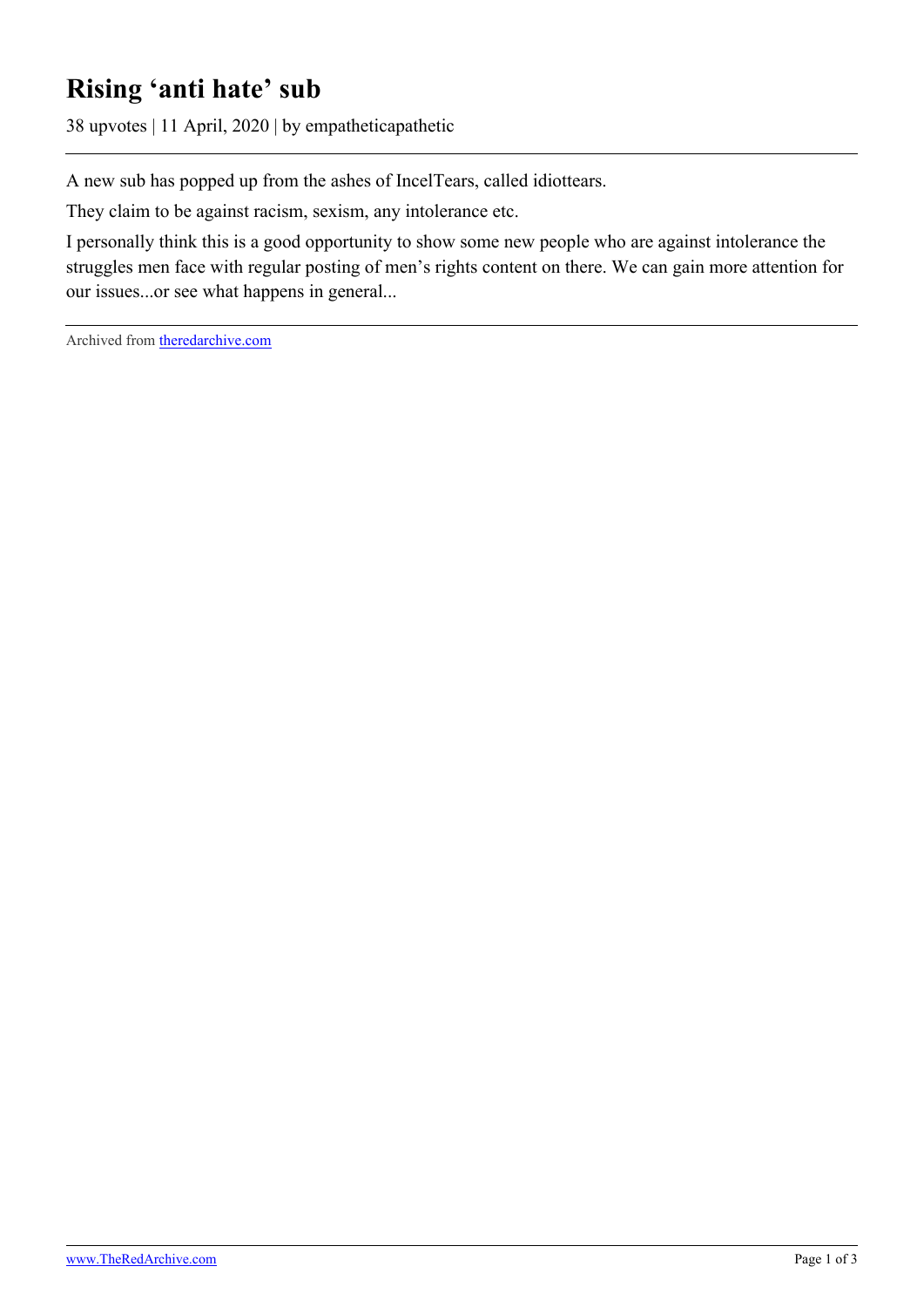[Lethn](https://old.reddit.com/user/Lethn) • 13 points • 11 April, 2020 01:58 PM

Interesting, these are probably the same people and they just re-named it if it's got tons of users all of a sudden this is why I was a bit sceptical about them actually having 'shut down'.

[Oncefa2](https://old.reddit.com/user/Oncefa2) • 10 points • 11 April, 2020 02:04 PM

They actually shut down a hate sub that was attacking incels?

[deleted] • 11 points • 11 April, 2020 05:17 PM

I'm hoping they get rid of [r/FemaleDatingStrategy](https://theredarchive.com/r/FemaleDatingStrategy) as it's an abhorrent sub that's simply about slandering men

[empatheticapathetic](https://old.reddit.com/user/empatheticapathetic) • 15 points • 11 April, 2020 02:09 PM

One of their own mods went rogue and did it. I guess they finally developed a conscience.

[Oncefa2](https://old.reddit.com/user/Oncefa2) • 5 points • 11 April, 2020 02:11 PM

So it wasn't reddit itself. I hoped they had opened their eyes or something.

It's still a good thing though. I'm not saying we need to pitty incels or anything but making fun of them won't help anything.

[empatheticapathetic](https://old.reddit.com/user/empatheticapathetic) • 6 points • 11 April, 2020 02:17 PM

Making fun of any group is bullying and discrimination.

[gogoskiller2](https://old.reddit.com/user/gogoskiller2) • 2 points • 11 April, 2020 10:51 PM [r/idiottears](https://theredarchive.com/r/idiottears)

[oliefish](https://old.reddit.com/user/oliefish) • 1 point • 15 April, 2020 03:44 AM

Is Incel tears that bad? I've been there a lot and haven't seen anything too bad.

[Assmodious](https://old.reddit.com/user/Assmodious) comment score below threshold • -11 points • 11 April, 2020 07:57 PM

Men's rights what a fucking joke . I've never had my rights infringed on as a man . And everyone I know that thinks they did ( bad divorce , bad custody , child support , didn't get a promotion because a woman did etc etc etc ) we're objectively denying the reality of how they ended up in their position . Most of them hate filled misogynistic assholes and racists .

Do some men get the short end of the stick sure they do , guess what so do some women . That's life it isn't fair , there is no conspiracy against men in modern culture . The idea that there is is absurd .

[Cbr\\_125r\\_ftw](https://old.reddit.com/user/Cbr_125r_ftw) • 7 points • 11 April, 2020 09:21 PM [excellent quality bait](https://images.app.goo.gl/TgfWEYHKUAaLnAfA6) [empatheticapathetic](https://old.reddit.com/user/empatheticapathetic) • 4 points • 11 April, 2020 08:51 PM Hilarious [deleted] • 2 points • 12 April, 2020 01:48 AM